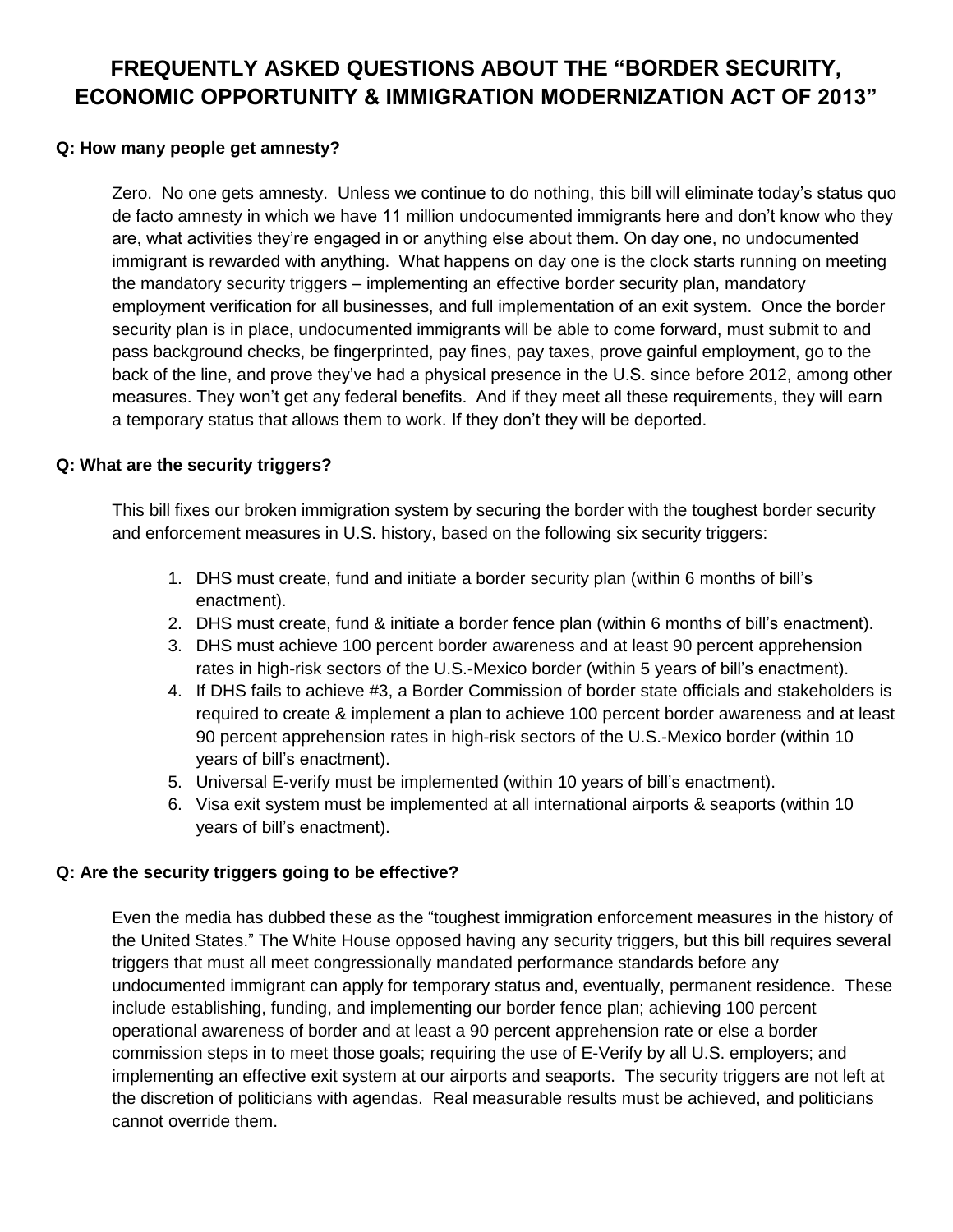## **Q: Which comes first: the border security and enforcement measures, or the legalization for undocumented immigrants? In other words, what happens on day one?**

The most important thing that happens on day one is that the toughest border security and enforcement plan in American history will be the law of the land. Those who came here illegally after the December 31, 2011 cut-off debate will be deported. The enforcement begins by requiring background checks, proof of gainful employment, and payment of fines and taxes. However, before undocumented immigrants even get to this step, the border security and fencing plan to achieve 100 percent border awareness and at least a 90 percent apprehension rate must begin implementation. The fine we've established is \$2,000, nearly three times what President Obama has pushed for. We set this fine to be tough but realistic, without discouraging people from coming forward.

#### **Q: How much will this cost?**

Conservative economists say the bill will generate trillions in new economic growth and create jobs. This will be a net benefit for America. The American people will now have a chance to review the bill and interested parties will scrutinize its specifics to help us identify costs, positive benefits and potential unintended consequences. Throughout this process, we have shared the concerns some have about the potential fiscal impact of changes to our immigration system, which is why we want others to review it and help inform debate around the proposal. To mitigate the costs of this legislation, the bill contains a partial repeal of ObamaCare to bar undocumented immigrants from receiving its benefits. The bill also strengthens public charge laws to prevent government dependency. In the long-term, there's no question that modernizing our broken legal immigration will be very good for our nation's economy. Immigration has always has been good for America and it always will be. It helps us remain a dynamic country, not become stagnant. The reality is that today's de facto amnesty already costs taxpayers. Our local communities see this firsthand through their overburdened school and health systems, as well as taxes that are going unpaid because employers and workers choose to work under the table.

As conservatives, we've always looked at budget cost estimates, or "scores", as important but believe any serious analysis must account for the positive benefits of any policy. It's the same way tax cut "scores" must account for revenue inevitably generated from economic growth. When it comes to "scoring" immigration policy, it must also account for the infusion of entrepreneurs, innovators, investors, skilled workers and people driven by the desire to build a better life for themselves and their children. With the reforms this bill makes to emphasize merit and skill-based immigration more than ever in U.S. history, this will help generate new job creation and economic growth.

## **Q: Will undocumented immigrants be eligible for federal public benefits?**

No. Temporary status immigrants will be barred from receiving federal benefits, and this legislation extends that prohibition to include ObamaCare. Once they are eligible to apply for permanent residence, this bill strengthens current law that stipulates no immigrant can obtain a green card if they can't prove they can support themselves. Current law, which we do not change, also bars permanent residents from receiving federal benefits for the first five years of that status. This legislation strengthens "public charge" requirements that prevent immigrants likely to access welfare programs in the future from being eligible for permanent residency. Right now, we basically take people's word that they won't be public charges, and we only do so before granting green cards. This legislation requires them to provide tax returns – before legalization – so we can verify they are earning at least 25 percent above the poverty level and are gainfully employed. And they will have to do it more than once, at different parts of the process. Bottom line: their status can be revoked for failure to comply with the employment requirement, the public charge requirement (which goes hand in hand with the employment requirement), their tax obligations and their physical presence obligations.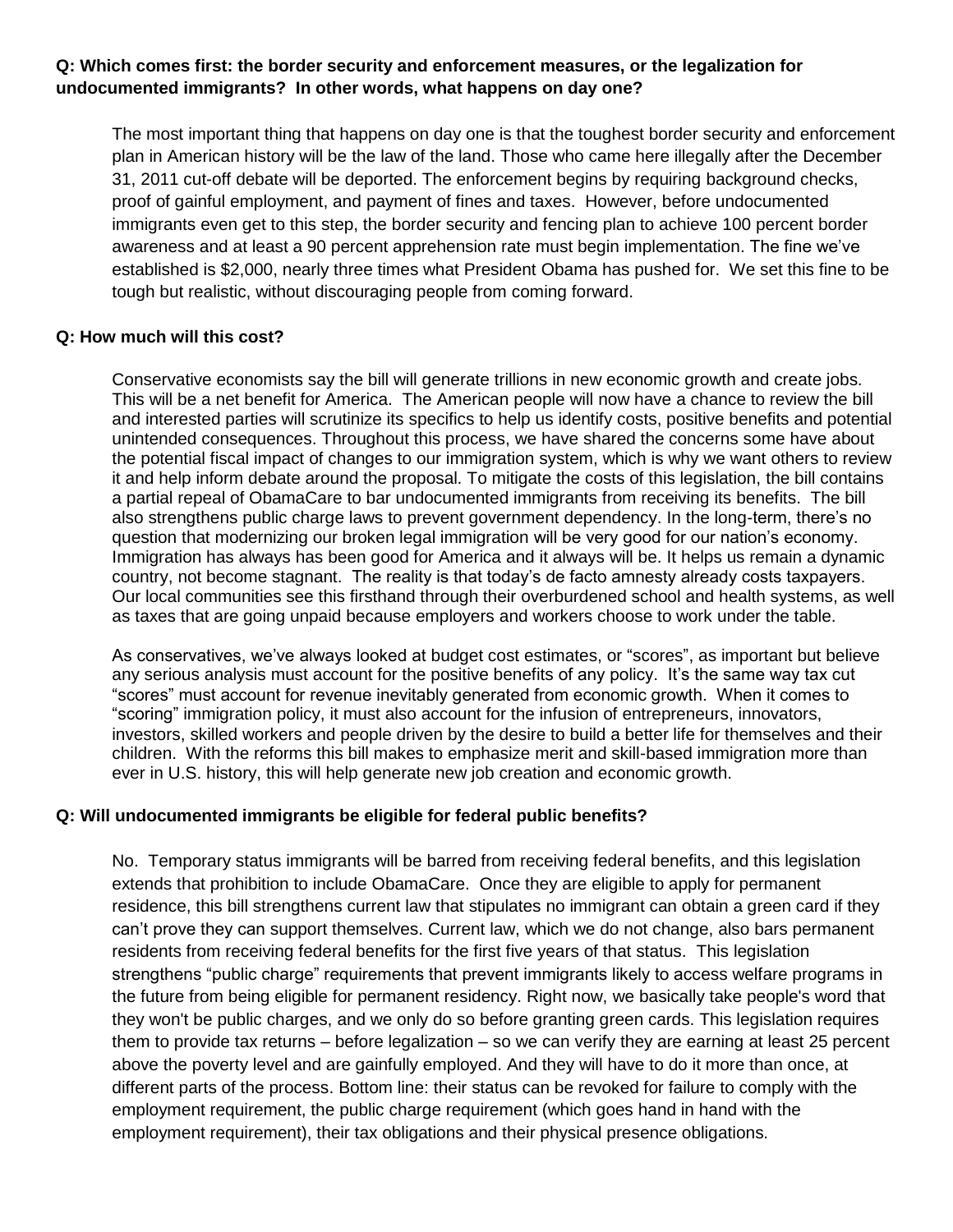#### **Q: Does this help or hurt American workers?**

The situation today works for no one, especially the middle class. It allows unscrupulous businesses to hire undocumented workers and pay them less, diminishing job opportunities for Americans. It punishes middle class business owners who end up paying fines when they discover workers they hired are here illegally because a workable employment verification system does not exist. It punishes middle class Americans who have loved ones waiting in line to come the right way, but our immigration system has them in limbo.

This bill protects American workers from unwarranted immigration for jobs that Americans are willing and able to do. For example, the proposal would not allow any work visas to be issued if the unemployment rate in a certain area is above 8.5 percent, which is the norm in many cities. This proposal also protects the American taxpayer by ensuring that undocumented immigrants who earn temporary status are not eligible for federal benefits, including ObamaCare. To further protect the American taxpayer, this legislation strengthens "public charge" requirements that prevent immigrants likely to access welfare programs in the future from being eligible for permanent residency. Right now, we basically take people's words for the idea they won't be public charges and we only do so before granting green cards. This legislation requires them to provide tax returns – before legalization – so we can verify they are earning at least 25 percent above the poverty level and are gainfully employed. And they will have to do it more than once, at different parts of the process.

Let's be clear about the impact of this bill on American and foreign workers: We need important reforms to modernize the legal immigration system so that our future flow of workers is manageable, traceable, fair to American workers, and in line with our economy's needs. The modernization of our visa programs will ensure people who want to come legally – and who our economy needs to come legally – can do so. In certain industries, there will always be a need for foreign labor, and we should make sure that need can be met legally.

#### **Q: Will this bill be rushed through, or will an open and transparent process be allowed?**

Most bills in Congress are given a only few days of consideration before they're brought to a vote – and sometimes even less (like the fiscal cliff bill that passed on New Year's Eve, only a few hours after it was written and introduced). That is wrong, and Sen. Rubio has said he would not support this legislation if it was rushed through. This legislation will receive multiple public hearings after it's introduced. After weeks of public review, the legislation will undergo the first round of amendments in the Judiciary Committee in May. The Judiciary Committee Chairman has pledged to allow unlimited amendments and debate, and we expect the consideration of the bill to take weeks. If/when it is approved by the Judiciary Committee, it will then be debated and amended by the full Senate for several weeks. The earliest this legislation could pass the Senate is months after it is first introduced. Through this vibrant and healthy debate, we want to hear from people who live this issue every day and might have better ideas. We are confident that the more daylight this legislation receives, the better it will become.

## **Q: A lot promises were made in the 1986 amnesty bill. How can we be sure this one will actually live up to them?**

The 1986 amnesty was just that – an amnesty. It created a special path to citizenship without enforcing security laws and without important reforms to modernize the legal immigration system so that our future flow of foreign workers would be manageable, traceable and in line with our economy's needs. This bill contains the toughest border security and enforcement measures in American history that will deter future illegal immigration. The modernization of our visa programs will ensure people who want to come legally – and who our economy needs to come legally – can do so. And it ensures that no one can work and earn a living here unless they have legal status as verified through an employment verification system. Nothing even close to resembling this bill's triggers were in the 1986 bill or in